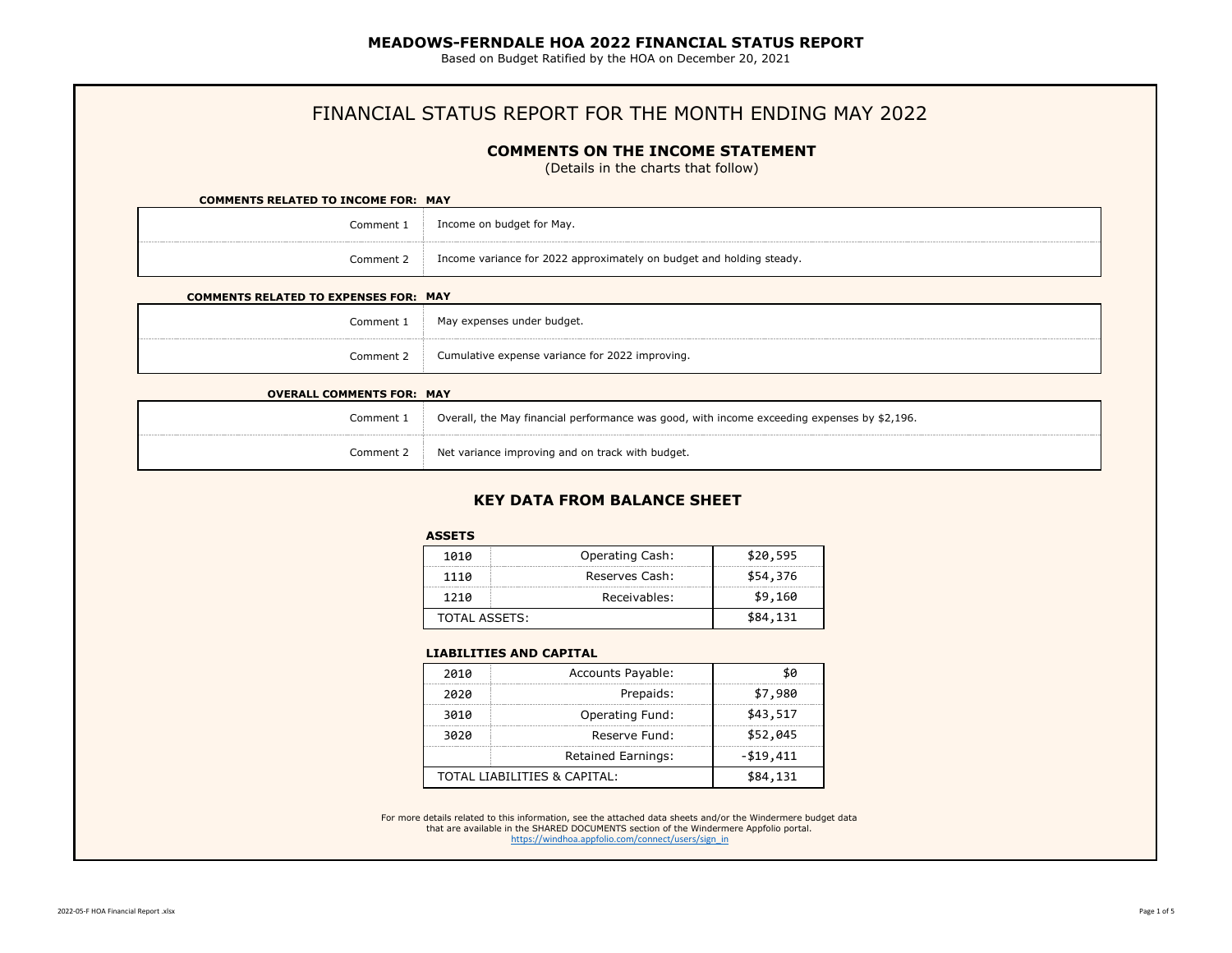Based on Budget Ratified by the HOA on December 20, 2021

|                          | <b>BUDGET for 2022</b>                              |                       |              |              |                |              | ∗∗             |              |                |            |                |                |                |                |
|--------------------------|-----------------------------------------------------|-----------------------|--------------|--------------|----------------|--------------|----------------|--------------|----------------|------------|----------------|----------------|----------------|----------------|
| ACCT#                    | <b>CATEGORY</b>                                     | 2022<br><b>Budget</b> | <b>JAN</b>   | <b>FEB</b>   | <b>MAR</b>     | <b>APR</b>   | <b>MAY</b>     | <b>JUN</b>   | <b>JUL</b>     | <b>AUG</b> | <b>SEP</b>     | OCT            | <b>NOV</b>     | <b>DEC</b>     |
|                          | <b>INCOME</b>                                       |                       |              |              |                |              |                |              |                |            |                |                |                |                |
|                          | <b>Assessment Income</b>                            | 110,796               | 9,233        | 9,233        | 9,233          | 9,233        | 9,233          | 9,233        | 9,233          | 9,233      | 9,233          | 9,233          | 9,233          | 9,233          |
| 4010                     | Operating Income                                    | 110,040               | 9,170        | 9,170        | 9,170          | 9,170        | 9,170          | 9,170        | 9,170          | 9,170      | 9,170          | 9,170          | 9,170          | 9,170          |
| 4460                     | <b>Initial Contributions</b>                        | 756                   | 63           | 63           | 63             | 63           | 63             | 63           | 63             | 63         | 63             | 63             | 63             | 63             |
| <b>TOTAL:</b>            | <b>Operating Income</b>                             | 110,796               | 9,233        | 9,233        | 9,233          | 9,233        | 9,233          | 9,233        | 9,233          | 9,233      | 9,233          | 9,233          | 9,233          | 9,233          |
|                          | <b>EXPENSES</b>                                     |                       |              |              |                |              |                |              |                |            |                |                |                |                |
|                          | <b>General &amp; Administrative</b>                 | 27,624                | 2,302        | 2,302        | 2,302          | 2,302        | 2,302          | 2,302        | 2,302          | 2,302      | 2,302          | 2,302          | 2,302          | 2,302          |
| 5010                     | <b>Management Fees</b>                              | 18,840                | 1,570        | 1,570        | 1,570          | 1,570        | 1,570          | 1,570        | 1,570          | 1,570      | 1,570          | 1,570          | 1,570          | 1,570          |
| 5020                     | Accounting (CPA audit)                              | 24                    | 2            | 2            | $\overline{2}$ | 2            | $\overline{2}$ | 2            | $\overline{2}$ | 2          | $\overline{2}$ | 2              | $\overline{2}$ | $\overline{2}$ |
| 5030                     | Legal & counsel fees                                | 1,440                 | 120          | 120          | 120            | 120          | 120            | 120          | 120            | 120        | 120            | 120            | 120            | 120            |
| 5040                     | Insurance                                           | 4,140                 | 345          | 345          | 345            | 345          | 345            | 345          | 345            | 345        | 345            | 345            | 345            | 345            |
| 5060                     | Office supplies & postage                           | 1,200                 | 100          | 100          | 100            | 100          | 100            | 100          | 100            | 100        | 100            | 100            | 100            | 100            |
| 5061                     | Admin Services, meetings, newsletter                | 1,200                 | 100          | 100          | 100            | 100          | 100            | 100          | 100            | 100        | 100            | 100            | 100            | 100            |
| 5070                     | Reserve Study                                       | 600                   | 50           | 50           | 50             | 50           | 50             | 50           | 50             | 50         | 50             | 50             | 50             | 50             |
| 5090                     | Property Tax                                        | 24                    | 2            | 2            | $\overline{2}$ | 2            | 2              | 2            | 2              | 2          | 2              | $\overline{2}$ | $\overline{2}$ | 2              |
| 5100                     | <b>Website Maintenance</b>                          | 144                   | 12           | 12           | 12             | 12           | 12             | 12           | 12             | 12         | 12             | 12             | 12             | 12             |
| 5120                     | <b>Bank Charges</b>                                 | 12                    | $\mathbf{1}$ | $\mathbf{1}$ | $\mathbf{1}$   | $\mathbf{1}$ | $\mathbf{1}$   | $\mathbf{1}$ | $\mathbf{1}$   | 1          | $\mathbf{1}$   | $\mathbf{1}$   | $\mathbf{1}$   | $\mathbf{1}$   |
| Utilities                |                                                     | 4,080                 | 340          | 340          | 340            | 340          | 340            | 340          | 340            | 340        | 340            | 340            | 340            | 340            |
| 5210                     | Electricity (street lights)                         | 3,600                 | 300          | 300          | 300            | 300          | 300            | 300          | 300            | 300        | 300            | 300            | 300            | 300            |
| 5230                     | Water (Irrigation)                                  | 480                   | 40           | 40           | 40             | 40           | 40             | 40           | 40             | 40         | 40             | 40             | 40             | 40             |
| <b>Maintenance</b>       |                                                     | 48,156                | 4,013        | 4,013        | 4,013          | 4,013        | 4,013          | 4,013        | 4,013          | 4,013      | 4,013          | 4,013          | 4,013          | 4,013          |
| 5330                     | General (uncategorized) Maint & Repair              | 2,004                 | 167          | 167          | 167            | 167          | 167            | 167          | 167            | 167        | 167            | 167            | 167            | 167            |
| 5331                     | Wetland Inspection, Mitigation, & Compliance (ATSI) | 8,400                 | 700          | 700          | 700            | 700          | 700            | 700          | 700            | 700        | 700            | 700            | 700            | 700            |
| 5351                     | Fence Line Maintenance (ATSI)                       | 8,160                 | 680          | 680          | 680            | 680          | 680            | 680          | 680            | 680        | 680            | 680            | 680            | 680            |
| 5360                     | Common Area Landscaping & Maintenance (ATSI)        | 29,112                | 2,426        | 2,426        | 2,426          | 2,426        | 2,426          | 2,426        | 2,426          | 2,426      | 2,426          | 2,426          | 2,426          | 2,426          |
| 5435                     | Private streets & common driveways                  | 480                   | 40           | 40           | 40             | 40           | 40             | 40           | 40             | 40         | 40             | 40             | 40             | 40             |
| <b>Contract Services</b> |                                                     | 25,428                | 2,119        | 2,119        | 2,119          | 2,119        | 2,119          | 2,119        | 2,119          | 2,119      | 2,119          | 2,119          | 2,119          | 2,119          |
| 5710                     | Planting Strip Development (ATSI)                   | 23,004                | 1,917        | 1,917        | 1,917          | 1,917        | 1,917          | 1,917        | 1,917          | 1,917      | 1,917          | 1,917          | 1,917          | 1,917          |
| 5750                     | Snow Removal                                        | 2,424                 | 202          | 202          | 202            | 202          | 202            | 202          | 202            | 202        | 202            | 202            | 202            | 202            |
|                          | <b>Monthly Transfer To Reserve Fund</b>             | 5,520                 | 460          | 460          | 460            | 460          | 460            | 460          | 460            | 460        | 460            | 460            | 460            | 460            |
| 9010                     | Reserves                                            | 5,520                 | 460          | 460          | 460            | 460          | 460            | 460          | 460            | 460        | 460            | 460            | 460            | 460            |
|                          |                                                     |                       |              |              |                |              |                |              |                |            |                |                |                |                |
| <b>TOTAL:</b>            | <b>BUDGETED EXPENSES (E)</b>                        | 110,808               | 9,234        | 9,234        | 9,234          | 9,234        | 9,234          | 9,234        | 9,234          | 9,234      | 9,234          | 9,234          | 9,234          | 9,234          |
| <b>TOTAL:</b>            | <b>BUDGETED INCOME (I)</b>                          | 110,796               | 9,233        | 9,233        | 9,233          | 9,233        | 9,233          | 9,233        | 9,233          | 9,233      | 9,233          | 9,233          | 9,233          | 9,233          |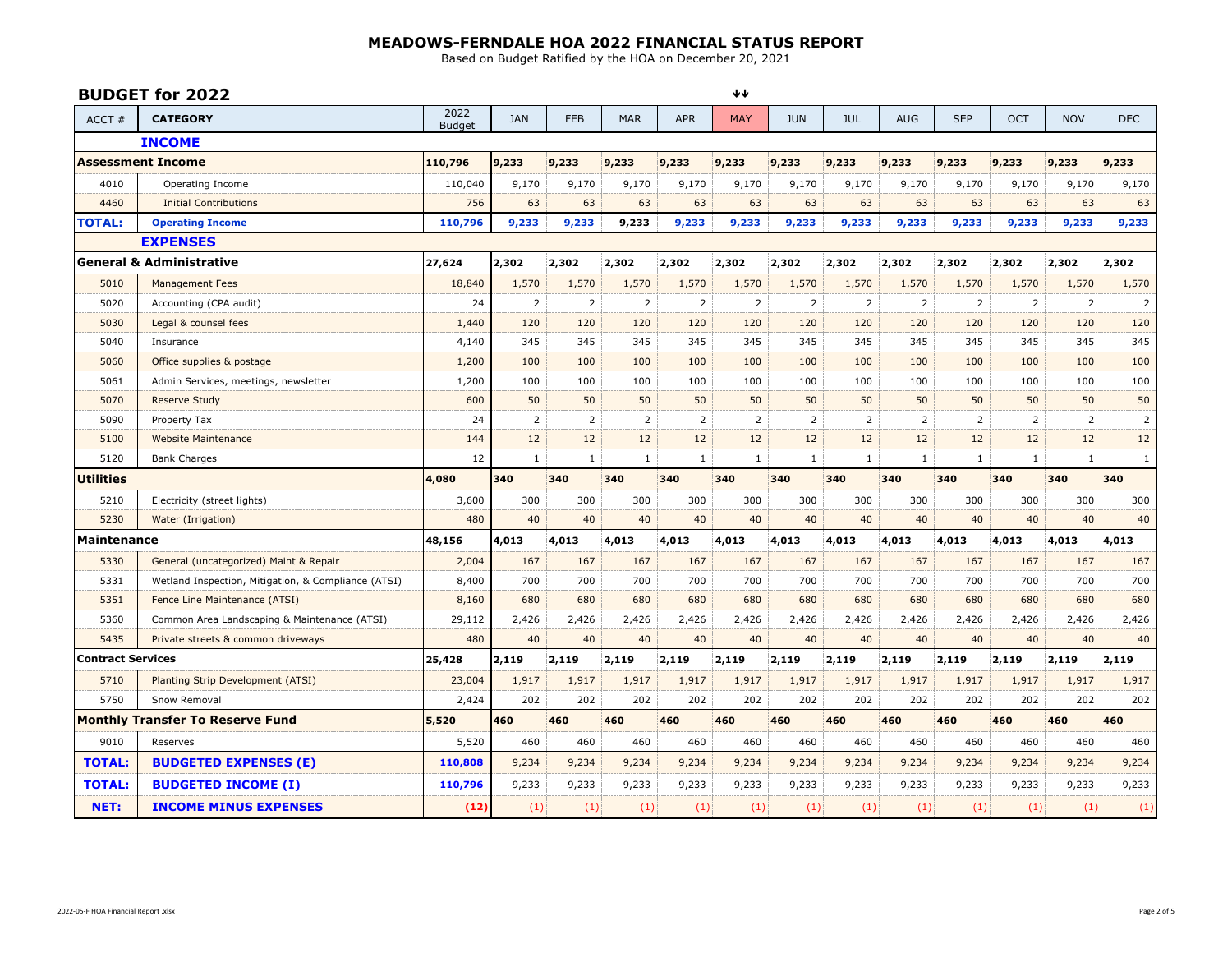Based on Budget Ratified by the HOA on December 20, 2021

 $\downarrow \downarrow$ 

## **Actual: Through EOM MAY and YTD 2022**

ACCT # **CATEGORY** YTD ACUTAL ACUTAL JAN FEB MAR APR MAY JUN JUL AUG SEP OCT NOV DEC **INCOME 45,960 9,180 9,180 9,180 9,180 9,240** 4010 Operating Income (Less Reserve) 45,960 9,180 9,180 9,180 9,180 9,240 4460 Initial Contributions and the contributions and the contributions of the contributions of the contributions of the contributions of the contributions of the contributions of the contributions of the contributions of t **45,960 9,180 9,180 9,180 9,180 9,240 EXPENSES 10,915 1,570 3,271 2,254 2,066 1,755** 5010 Management Fees 7,850 1,570 1,570 1,570 1,570 1,570 5020 Accounting (CPA audit) 205 0 0 20 0 185 5030 Legal & counsel fees 1,780 0 1,260 520 0 0 5040 Insurance 0 0 0 0 0 0 5060 Office supplies & postage 659 0 259 144 256 0 5061 Admin Services, meetings, newsletter 163 0 163 0 0 0 5070 Reserve Study 0 0 0 0 0 0 5090 Property Tax 19 0 19 0 0 0 5100 Website Maintenance 240 0 0 0 240 0 5120 Bank Charges 0 0 0 0 0 0 **1,671 348 311 351 310 351** 5210 Electricity (street lights) 1,553 311 311 311 310 310 5230 Water (Irrigation) 118 37 0 40 0 40 **18,130 1,083 1,034 4,670 6,866 4,478** 5330 General (uncategorized) Maint & Repair 1,798 698 1,034 0 67 0 5331 | Wetland Inspection, Mitigation, & Compliance (ATSI) | 4,468 | 385 | 0 | 1,432 | 1,811 | 840 5351 Fence Line Maintenance (ATSI) 4,598 0 0 816 2,566 1,216 5360 Common Area Landscaping & Maintenance (ATSI) 7,266 0 0 2,422 2,422 2,422 2,422 5435 Private streets & common driveways 0 0 0 0 0 0 **18,643 5,435 1,708 11,500 0 0** 5710 | Planting Strip Development (ATSI) | 13,208 | 0 | 1,708 | 11,500 | 0 | 0 0 5750 Snow Removal 5,435 5,435 0 0 0 0 **2,300 462 458 460 460 460** 9010 Reserves 2,300 462 458 460 460 460 **TOTAL: ACTUAL EXPENSES 51,660** 8,898 6,781 19,235 9,702 7,044 **TOTAL: ACTUAL INCOME 45,960** 9,180 9,180 9,180 9,180 9,240 **NET: INCOME MINUS EXPENSES (5,697)** 282 2,399 (10,055) (522) 2,196 **General & Administrative Assessment Income Utilities Maintenance Contract Services Monthly Transfer To Reserve Fund TOTAL Operating Income (avail for expenses)**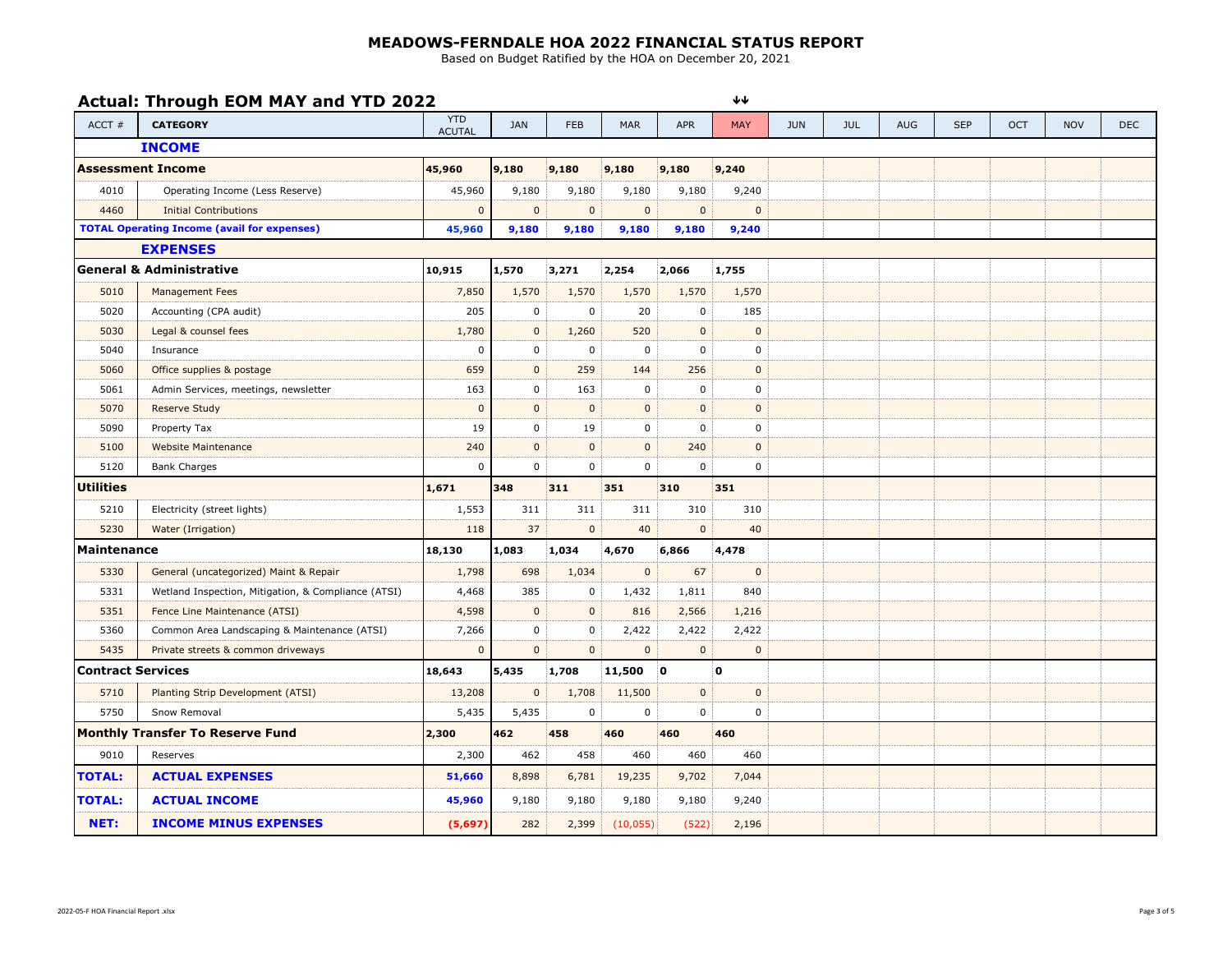Based on Budget Ratified by the HOA on December 20, 2021

## **VARIANCE (Budget - Actual)**

 $\blacklozenge\blacklozenge$ 

| $ACCT$ #                 | $\sqrt{2}$<br><b>CATEGORY</b>                    | <b>YTD</b><br>VARIANCE | <b>JAN</b>     | <b>FEB</b>     | <b>MAR</b>   | <b>APR</b>     | <b>MAY</b>     | <b>JUN</b> | <b>JUL</b> | <b>AUG</b> | <b>SEP</b> | <b>OCT</b> | <b>NOV</b> | <b>DEC</b> |
|--------------------------|--------------------------------------------------|------------------------|----------------|----------------|--------------|----------------|----------------|------------|------------|------------|------------|------------|------------|------------|
| <b>INCOME</b>            |                                                  |                        | $\mathsf X$    | $\mathsf X$    | $\mathsf X$  | $\mathsf X$    | $\mathsf{X}$   |            |            |            |            |            |            |            |
|                          | <b>Assessment Income</b>                         | (205)                  | (53)           | (53)           | (53)         | (53)           | $\overline{7}$ |            |            |            |            |            |            |            |
| 4010                     | Operating Income (Less Reserve)                  | 110                    | 10             | 10             | 10           | 10             | 70             |            |            |            |            |            |            |            |
| 4460                     | <b>Initial Contributions</b>                     | (315)                  | (63)           | (63)           | (63)         | (63)           | (63)           |            |            |            |            |            |            |            |
| <b>TOTAL:</b>            | <b>INCOME AVAILABLE FOR EXPENSES (i)</b>         | (205)                  | (53)           | (53)           | (53)         | (53)           |                |            |            |            |            |            |            |            |
|                          | <b>EXPENSES</b>                                  |                        |                |                |              |                |                |            |            |            |            |            |            |            |
|                          | <b>General &amp; Administrative</b>              | 595                    | 732            | (969)          | 48           | 236            | 547            |            |            |            |            |            |            |            |
| 5010                     | <b>Management Fees</b>                           | $\mathbf{0}$           | $\mathbf 0$    | $\mathbf 0$    | $\mathbf{0}$ | $\mathbf 0$    | $\mathbf 0$    |            |            |            |            |            |            |            |
| 5020                     | Accounting (CPA audit)                           | (195)                  | $\overline{2}$ | $\overline{2}$ | (18)         | $\overline{2}$ | (183)          |            |            |            |            |            |            |            |
| 5030                     | Legal & counsel fees                             | (1,180)                | 120            | (1, 140)       | (400)        | 120            | 120            |            |            |            |            |            |            |            |
| 5040                     | Insurance                                        | 1,725                  | 345            | 345            | 345          | 345            | 345            |            |            |            |            |            |            |            |
| 5060                     | Office supplies & postage                        | (159)                  | 100            | (159)          | (44)         | (156)          | 100            |            |            |            |            |            |            |            |
| 5061                     | Admin Services, meetings, newsletter             | 337                    | 100            | (63)           | 100          | 100            | 100            |            |            |            |            |            |            |            |
| 5070                     | <b>Reserve Study</b>                             | 250                    | 50             | 50             | 50           | 50             | 50             |            |            |            |            |            |            |            |
| 5090                     | Property Tax                                     | (9)                    | 2              | (17)           | 2            | 2              | 2              |            |            |            |            |            |            |            |
| 5100                     | Website Maintenance                              | (180)                  | 12             | 12             | 12           | (228)          | 12             |            |            |            |            |            |            |            |
| 5120                     | <b>Bank Charges</b>                              | 5                      | $\mathbf{1}$   | $\mathbf{1}$   | $\mathbf{1}$ | $\mathbf{1}$   | 1              |            |            |            |            |            |            |            |
| <b>Utilities</b>         |                                                  | 29                     | (8)            | 29             | (11)         | 30             | (11)           |            |            |            |            |            |            |            |
| 5210                     | Electricity (street lights)                      | (53)                   | (11)           | (11)           | (11)         | (10)           | (10)           |            |            |            |            |            |            |            |
| 5230                     | Water (Irrigation)                               | 82                     | $\mathbf{3}$   | 40             | (0)          | 40             | (0)            |            |            |            |            |            |            |            |
| Maintenance              |                                                  | 1,935                  | 2,930          | 2,979          | (657)        | (2,853)        | (465)          |            |            |            |            |            |            |            |
| 5330                     | General (uncategorized) Maint & Repair           | (963)                  | (531)          | (867)          | 167          | 100            | 167            |            |            |            |            |            |            |            |
| 5331                     | NGPA Inspection, Mitigation, & Compliance (ATSI) | (968)                  | 315            | 700            | (732)        | (1, 111)       | (140)          |            |            |            |            |            |            |            |
| 5351                     | Fence Line Maintenance (ATSI)                    | (1, 198)               | 680            | 680            | (136)        | (1,886)        | (536)          |            |            |            |            |            |            |            |
| 5360                     | Common Area Landscaping & Maintenance (ATSI)     | 4,864                  | 2,426          | 2,426          | 4            | 4              | $\overline{4}$ |            |            |            |            |            |            |            |
| 5435                     | Private streets & common driveways               | 200                    | 40             | 40             | 40           | 40             | 40             |            |            |            |            |            |            |            |
| <b>Contract Services</b> |                                                  | (8,048)                | (3, 316)       | 411            | (9, 381)     | 2,119          | 2,119          |            |            |            |            |            |            |            |
| 5710                     | Planting Strip Development (ATSI)                | (3,623)                | 1,917          | 209            | (9, 583)     | 1,917          | 1,917          |            |            |            |            |            |            |            |
| 5750                     | Snow Removal                                     | (4, 425)               | (5, 233)       | 202            | 202          | 202            | 202            |            |            |            |            |            |            |            |
|                          | <b>Monthly Transfer To Reserve Fund</b>          | $\mathbf{0}$           | (2)            | $\overline{2}$ | ۱O           | $\mathbf{0}$   | $\mathbf{0}$   |            |            |            |            |            |            |            |
| 9010                     | Reserves                                         | 0                      | (2)            | $\overline{2}$ | 0            | $\mathbf 0$    | $\pmb{0}$      |            |            |            |            |            |            |            |
| <b>TOTAL:</b>            | <b>EXPENSE VARIANCE</b>                          | (5, 490)               | 336            | 2,453          | (10,001)     | (468)          | 2,190          |            |            |            |            |            |            |            |
| <b>TOTAL:</b>            | <b>INCOME VARIANCE</b>                           | (205)                  | (53)           | (53)           | (53)         | (53)           | $\overline{7}$ |            |            |            |            |            |            |            |
| NET:                     | <b>VARIANCE</b> (Favorable / (Unfavorable)       | (5,695)                | 283            | 2,400          | (10, 054)    | (521)          | 2,197          |            |            |            |            |            |            |            |